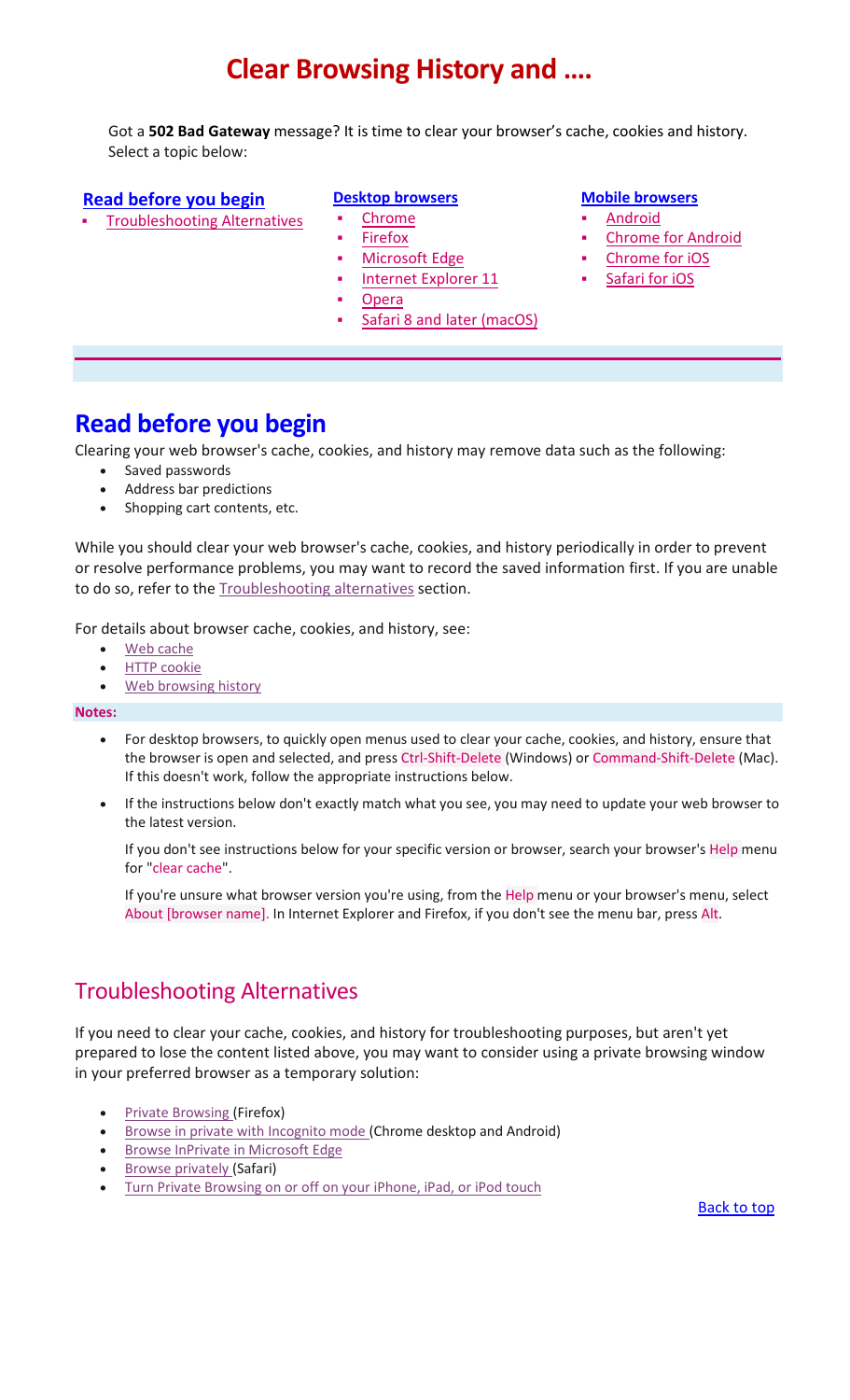# <span id="page-1-2"></span><span id="page-1-0"></span>**Desktop browsers**

#### Chrome

- <span id="page-1-1"></span>1. In the browser bar, enter:
	- chrome://settings/clearBrowserData
- 2. At the top of the "Clear browsing data" window, click Advanced.
- 3. Select the following:
	- Browsing history
	- Download history
	- Cookies and other site data
	- Cached images and files

From the "Time range" drop-down menu, you can choose the period of time for which you want to clear cached information. To clear your entire cache, select All time.

- 4. Click CLEAR DATA.
- 5. Exit/quit all browser windows and re-open the browser.

#### Firefox

- 1. From the History menu, select Clear Recent History.
- If the menu bar is hidden, press Alt to make it visible.
- 2. From the Time range to clear: drop-down menu, select the desired range; to clear your entire cache, select Everything.
- 3. Next to "Details", click the down arrow to choose which elements of the history to clear; to clear your entire cache, select all items.
- 4. Click Clear Now.
- 5. Exit/quit all browser windows and re-open the browser.

### Microsoft Edge

- 1. In the top right, click the Hub icon (looks like star with three horizontal lines).
- 2. Click the History icon (looks like a clock), and then select Clear all history.
- 3. Select Browsing history, then Cookies and saved website data, and then Cached data and files. Click Clear.
- 4. After the "All Clear!" message appears, exit/quit all browser windows and re-open the browser.

### Internet Explorer 11

[Microsoft ended support for Internet Explorer versions prior to version 11 o](https://www.microsoft.com/en-us/WindowsForBusiness/End-of-IE-support)n January 12, 2016. We strongly recommends that you upgrade to a new operating system if your current system does not support Internet Explorer 11. If you experience difficulty with Internet Explorer, make sure compatibility mode is turned off.

- 1. Select Tools > Safety > Delete browsing history.... If the menu bar is hidden, press Alt to make it visible.
- 2. Deselect Preserve Favorites website data, and select:
	- Temporary Internet files or Temporary Internet files and website files
	- Cookies or Cookies and website data
	- **History**
- 3. Click Delete. You will see a confirmation at the bottom of the window when the process is complete.
- 4. Exit/quit all browser windows and re-open the browser.

#### Opera

- 1. From the Opera menu, select Settings, then Privacy & Security, and then Clear browsing data....
- 2. In the dialog box that opens, from the "Obliterate the following items from:" drop-down menu, select The beginning of time.
- 3. Select the following:
	- Browsing history
		- Download history
		- Cookies and other site data
		- Cached images and files
- 4. Click Clear browsing data.
- 5. Exit/quit all browser windows and re-open the browser.

## Safari 8 and later

- 1. From the Safari menu, select Clear History... or Clear History and Website Data....
- 2. Select the desired time range, and then click Clear History.
- 3. Go to Safari > Quit Safari or press Command-Q to exit the browser completely.

# [Back to top](#page-0-2)

[Back to top](#page-0-2)

[Back to top](#page-0-2)

[Back to top](#page-0-2)